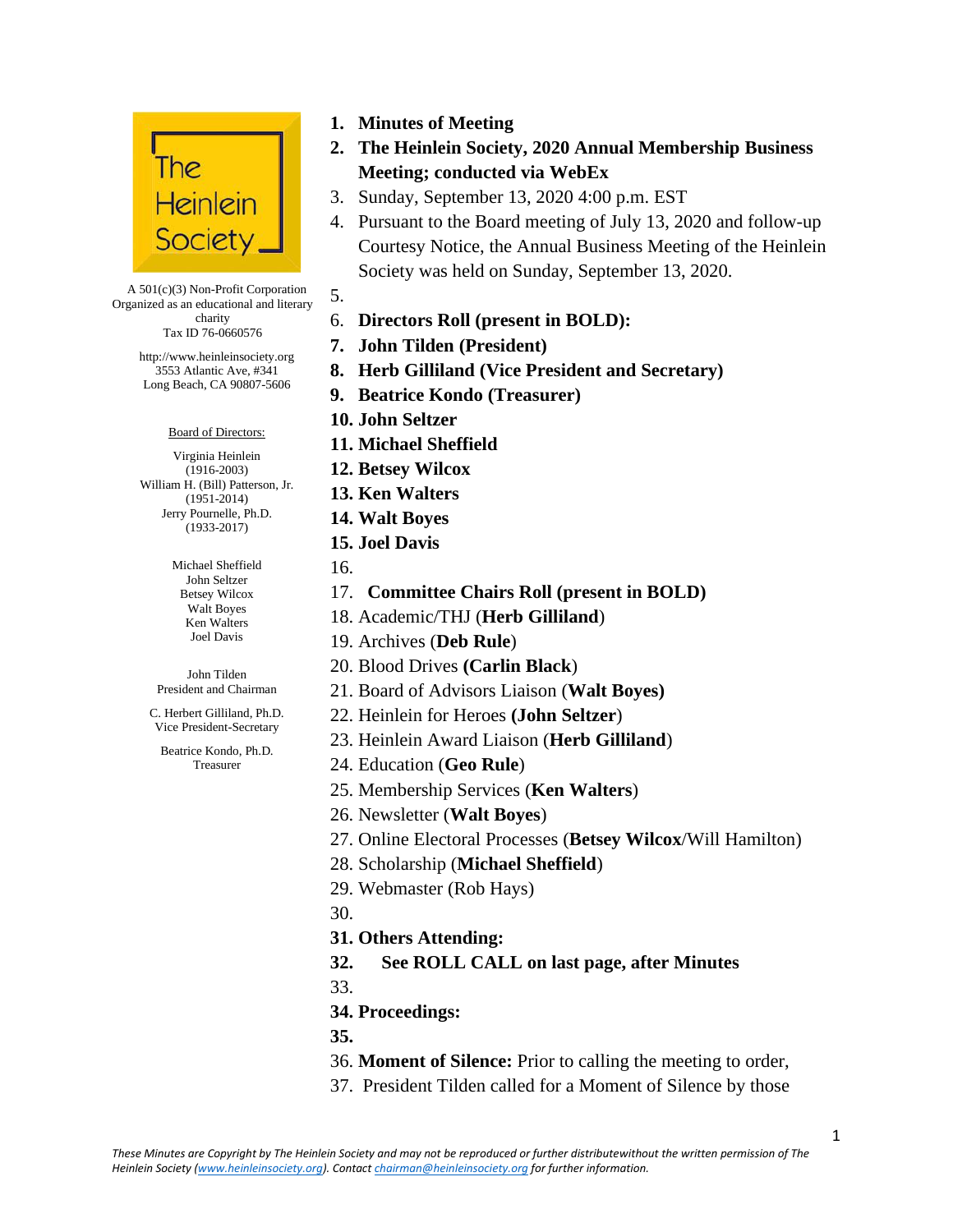- 38. present, in remembrance of Roberta Pournelle, Jerry
- 39. Pournelle's widow, who had died August 2, 2020.

40.

- 41. **Call to Order:** Director Walters having certified that at least
- 42. ten Society members and at least six Board members were
- 43. present, President Tilden called the meeting to order at 4:10
- 44. EST. Director Boyes was named at Sergeant at Arms for the
- 45. meeting
- 46. The **Minutes of the 2019 Annual Meeting** were accepted by
- 47. acclamation.
- *48. The entire meeting was conducted by use of a set of PowerPoint*
- *49. slides. The material on the slides will not be duplicated here*
- *50. This transcription records selected high points or remarks*
- *51. orally added in the course of presenting each slide. Each*
- *52. presenter gave a brief introduction of themselves.*
- 53. **Treasurer Beatrice Kondo** reported that our balances were
- 54. "comfortable." She noted that 92% of our outlay was for our
- 55. "Big Three" programs, i.e., Blood Drives, Heinlein for Heroes,
- 56. and Scholarships. Also, that most of our income was from
- 57. memberships and donations.
- 58. The **Vice President's** slide and **President's** slide were
- 59. presented with little addition or comment.
- 60. **Academic:** Chair Geo Rule noted with fond pride that Yoji
- 61. Kondo had been the first Academic Chair.
- 62. **Operations:** slide presented.
- 63. **Blood Drives:** Chair Carlin Black noted that this was a core
- 64. mission of THS, having been started by Heinlein himself. He
- 65. noted the lack of in-person cons this fiscal year due to Covid,
- 66. but reported that 3,283 units were collected at the 2019
- 67. DragonCon.
- 68. **Education:** Chair Geo Rule reported that the materials for the
- 69. educator's packet had been digitized, and could now be
- 70. automatically downloaded by any educator wanting them.
- 71. **Ensign's Prize:** Director Wilcox briefly reviewed this program,
- 72. reporting \$5,000 taken in to date, and consideration of possibly
- 73. putting the books for sale on Ebay. She pointed out that this
- 74. group included the "only known hardcover edition of *The*
- 75. *Notebooks of Lazarus Long.*"
- 76. **Heinlein for Heroes:** Chair Seltzer noted that all shipping to
- 77. beneficiaries (troops, families and veterans' locations) was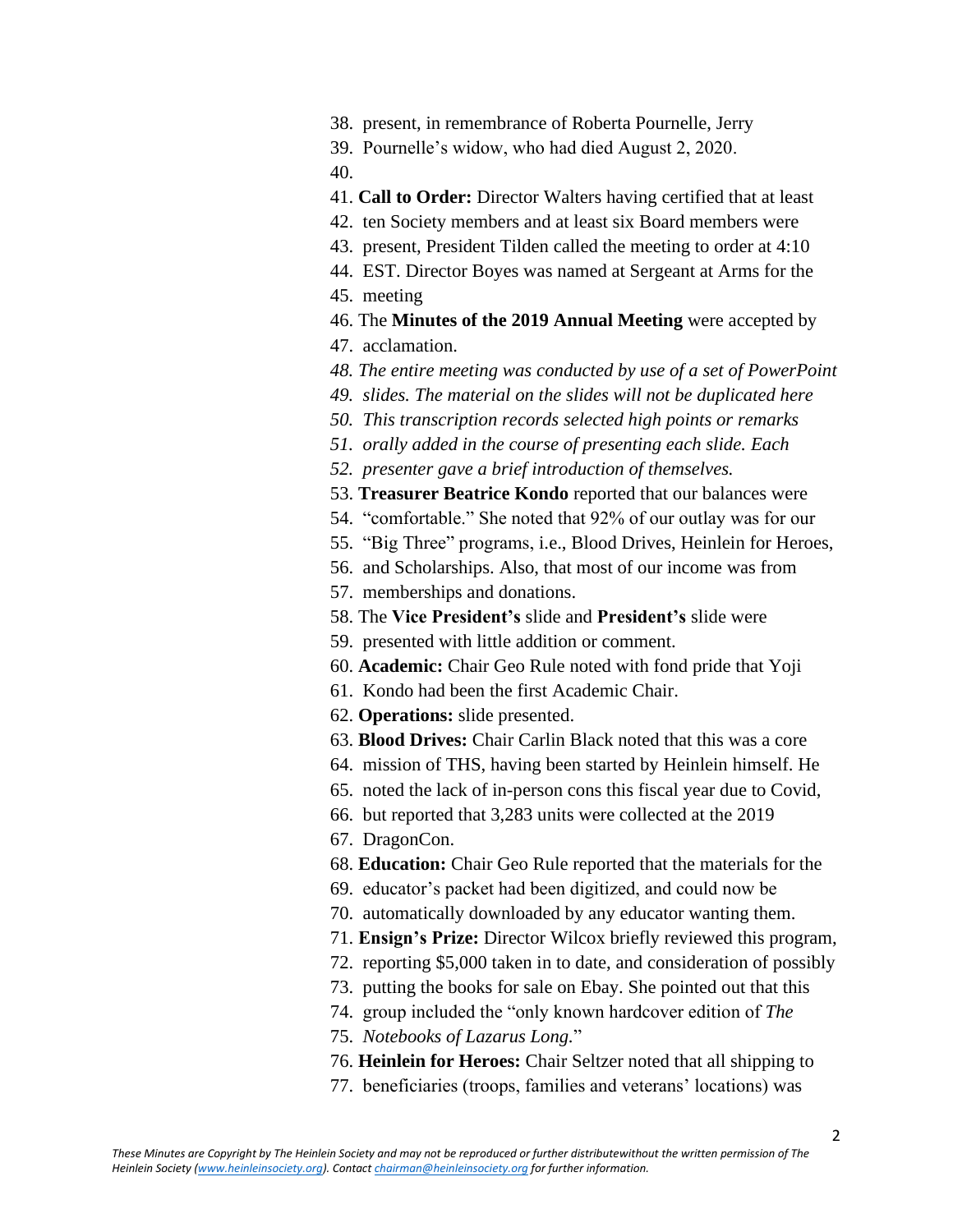- 78. done by him, while thousands of books in large lots had been
- 79. shipped to him from East Coast donations. He took particular
- 80. note of the special precautions (holding everything for three
- 81. days) taken due to Covid. He also mentioned the donation of
- 82. one complete VE set by the spouse of a deceased Society
- 83. member, for which a special home would be found.
- 84. **Membership:** Chair Ken Walters highlighted that our
- 85. membership was at the highest level ever attained since the
- 86. Society's founding, at 518 and growing.
- 87. **Newsletter:** Slide reviewed.
- 88. **Scholarships:** Chair Mike Sheffield noted that the 365
- 89. applications this time was a new record, and that 80% of them
- 90. were from females—perhaps largely due to one of the three
- 91. scholarships being offered to females only.
- 92. **Website:** It was noted that thought was being given to merging
- 93. the THS and THJ accounts together.
- 94. **Social:** Chair Keith Kato covered the 2020 Wellington NZ
- 95. Virtual WorldCon; he noted the successful Independent Virtual
- 96. RBC/THS/KK Party.
- 97. **Online Election Process:** covered in slide.
- 98.

## **99. GOOD OF SOCIETY:**

- 100. President Tilden described our efforts to diversify our
- 101. membership, including wanting more international
- 102. members. He covered the several ways of fundraising. He
- 103. encouraged members to volunteer to help on committees
- 104. and at cons.
- 105.

## **106. QUESTION AND ANSWER:**

- 107. Geo Rule recalled the time when the asset total of the
- 108. Society was about the same as our income for this year,
- 109. and suggested expanding our programs given the expanded
- 110. resources. President Tilden responded that he wanted to
- 111. focus on solidifying and making more efficient our current
- 112. processes, perhaps looking into paying for some
- 113. administrative help. Spider Robinson then proposed that if
- 114. we have any money left after covering every need, we
- 115. should send everyone some [Keith Kato's] chili. President
- 116. Tilden congratulated Spider on his good health. He queried
- 117. about a possible second Heinlein/Robinson novel. Spider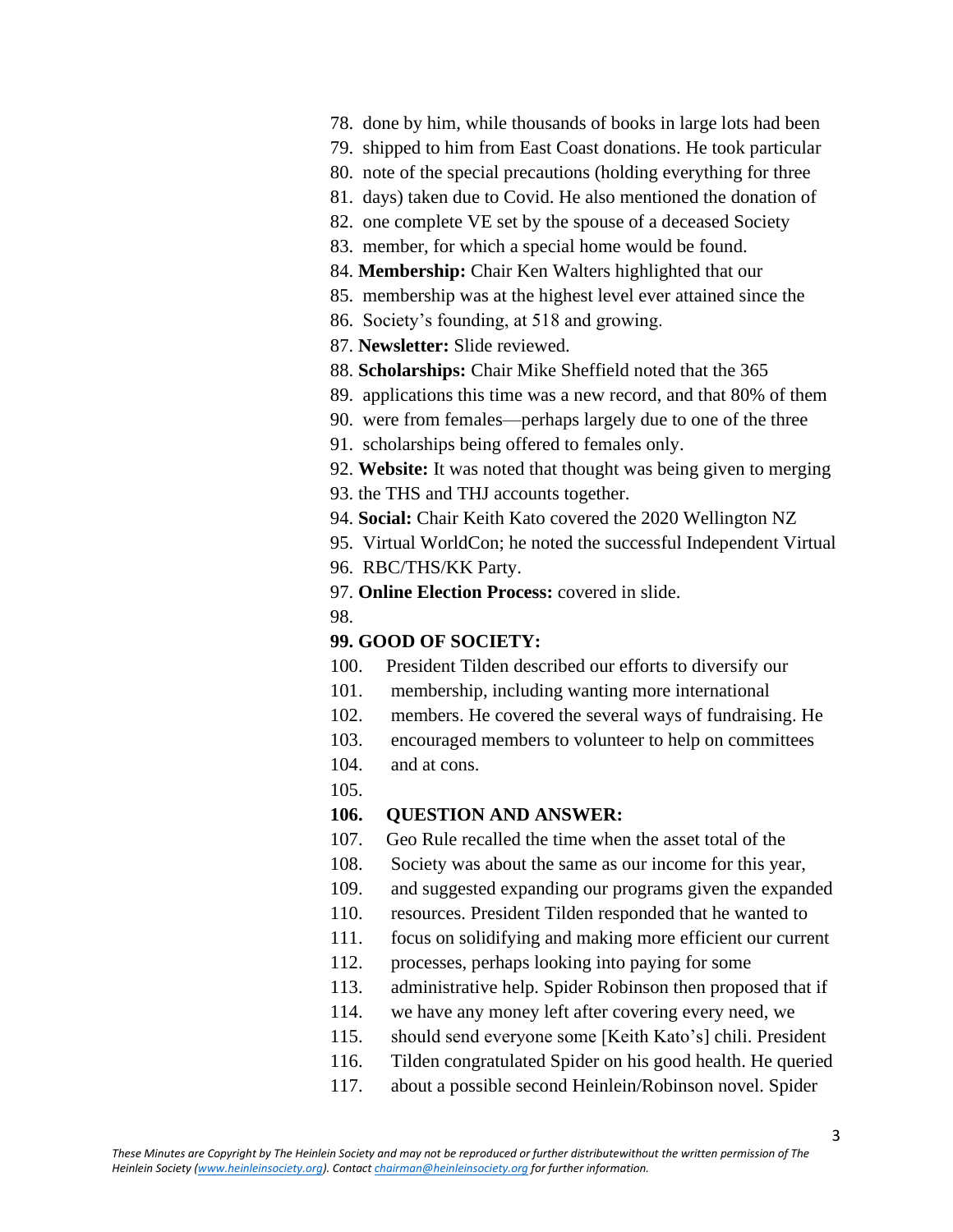- 118. said he had "put all I had into *Variable Star*." Addressing a
- 119. question about **Discord**, President Tilden said he had set
- 120. that up as an experiment, and did not wish yet to issue a
- 121. general invitation, but that if anyone at this meeting wanted
- 122. an invitation, they could email him a request.
- 123. Keith Kato provided photos of people and events at the
- 124. **2019 WorldCon.**
- 125. **Raffles:** Using random.org, two prizes were raffled off to
- 126. the membership (Board and Chairs not eligible):
- 127. **The Mother Thing Plushie:** won by Susan Lewis Paciga.
- 128. **The Complete Virginia Edition**: won by John Howells.
- 129.
- 130. The Membership voted unanimously to adjourn at 5:09
- 131. EST.
- 132.
- 133. Respectfully submitted,

*/s/ C. Herbert Gilliland* Vice President-Secretary The Heinlein Society 3553 Atlantic Avenue, #341 Long Beach, CA 90807-5606

Attested: August 16, 2021 Arnold, MD 21012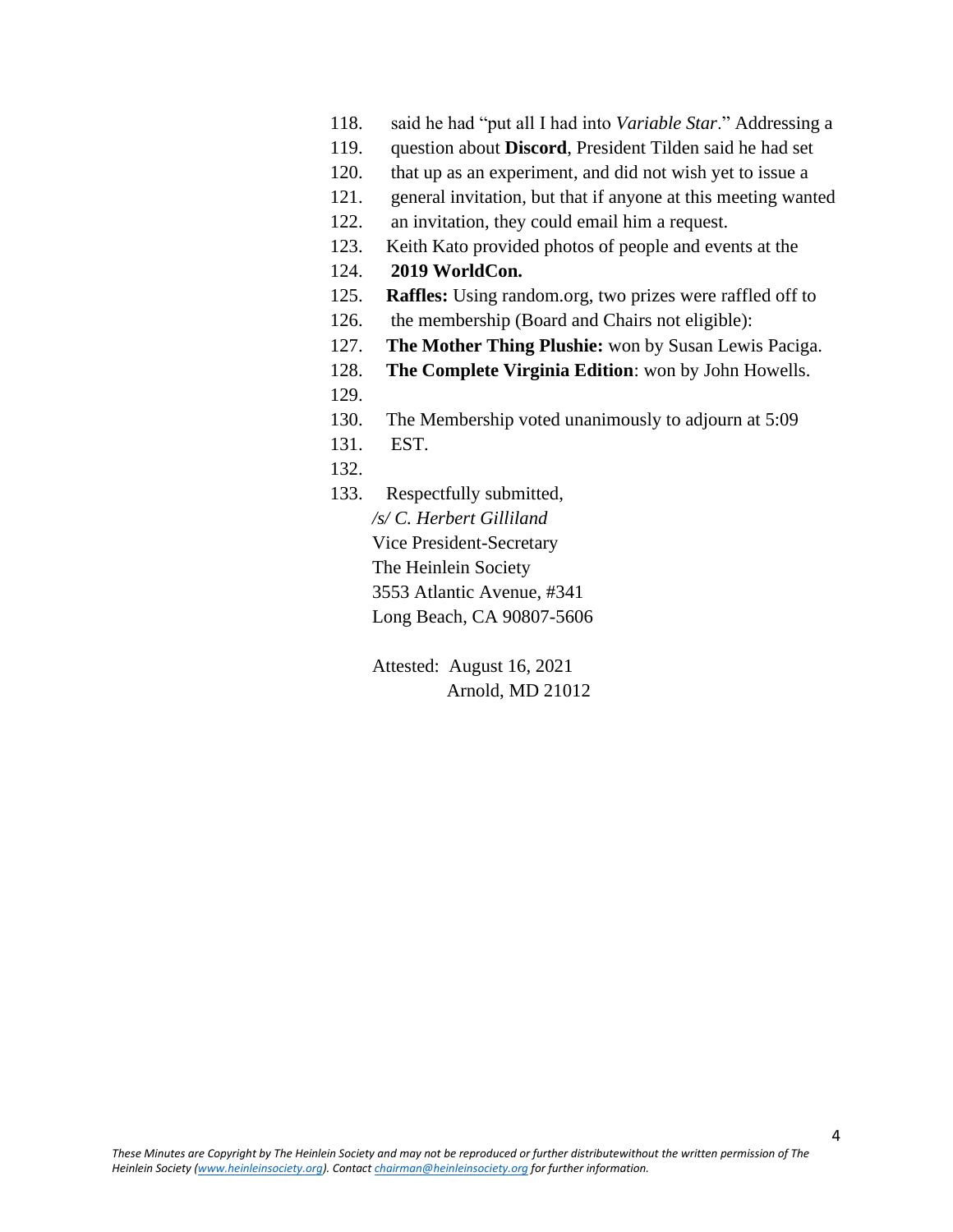## **2020 The Heinlein Society Annual Meeting Roll Call**

- 1. Carlin Black
- 2. Walt Boyes
- 3. Doug Brenner
- 4. Scott Corzine
- 5. Joel S. Davis
- 6. Allen Driskill
- 7. Kevin D. Ellingwood
- 8. Vondi Forrester
- 9. Mike Galos
- 10. Lester Gibo
- 11. C. Herbert Gilliland, Jr.
- 12. James Herod
- 13. Bruce L. Howard
- 14. Edward L. Johnson
- 15. Keith Kato
- 16. Sean P. Kennedy
- 17. Robert G. Knowles, Jr.
- 18. Stuart L. Labovitz
- 19. Deborah Levi
- 20. Heidi Lyshol
- 21. Simon John McNeilly II
- 22. Lorrita Morgan
- 23. Fred C. Moulton
- 24. Bill Ritch
- 25. Spider Robinson
- 26. Gary A. Rubin
- 27. Geo Rule
- 28. Peter Scott
- 29. John H. Seltzer
- 30. Libby Sharpe
- 31. Mike Sheffield
- 32. Sharon Sheffield
- 33. Barry Sherwood
- 34. Paul Shiller
- 35. Shepard B. Stone
- 36. John Tilden
- 37. Kenneth Walters
- 38. Elizabeth Wilcox